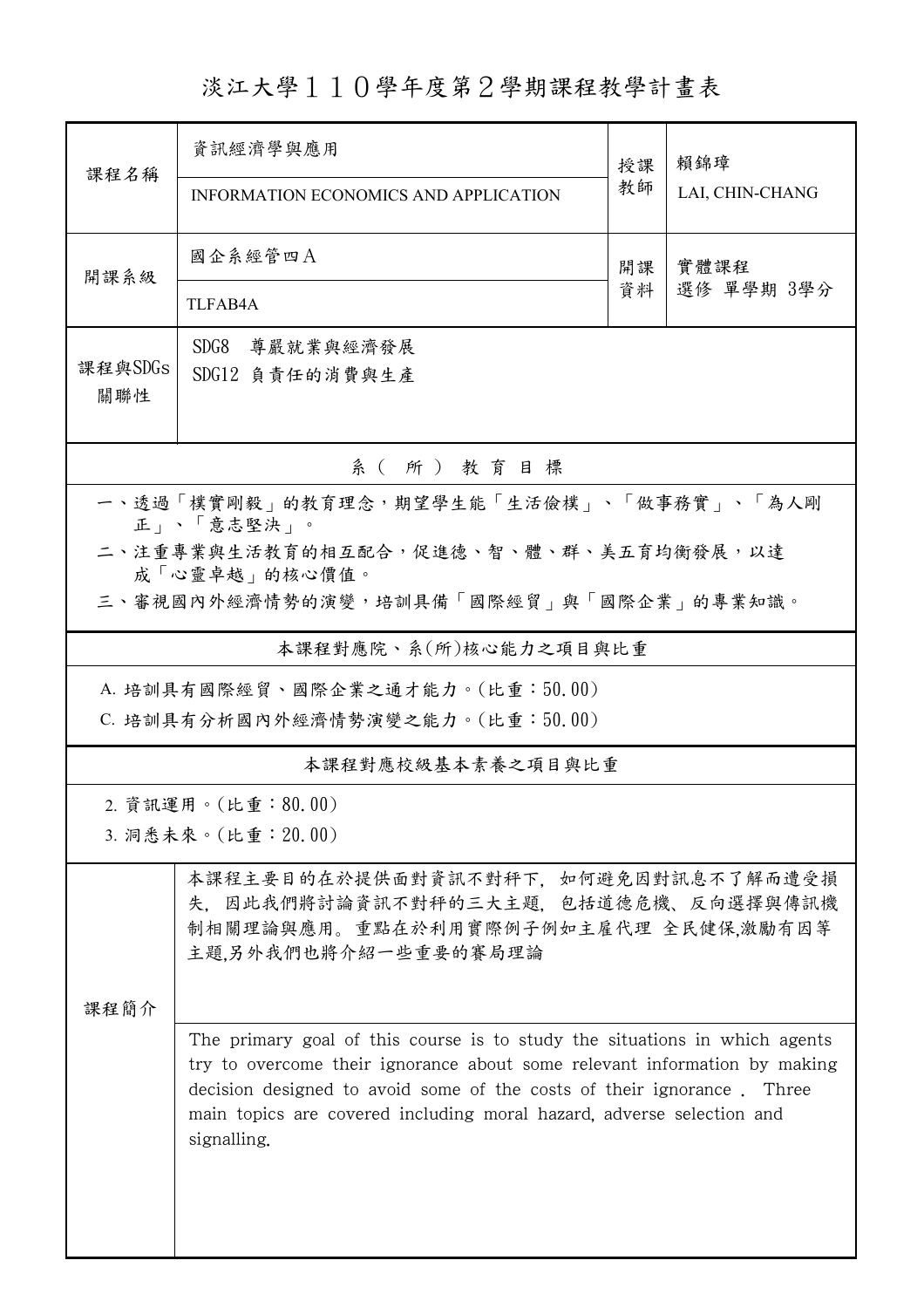## 本課程教學目標與認知、情意、技能目標之對應

將課程教學目標分別對應「認知(Cognitive)」、「情意(Affective)」與「技能(Psychomotor)」 的各目標類型。

一、認知(Cognitive):著重在該科目的事實、概念、程序、後設認知等各類知識之學習。

二、情意(Affective):著重在該科目的興趣、倫理、態度、信念、價值觀等之學習。

三、技能(Psychomotor):著重在該科目的肢體動作或技術操作之學習。

| 序<br>號                       | 教學目標(中文)                                                                                       |                          |            | 教學目標(英文)                                                                                                                                                                                                                                                                                                                                                                                        |       |  |  |
|------------------------------|------------------------------------------------------------------------------------------------|--------------------------|------------|-------------------------------------------------------------------------------------------------------------------------------------------------------------------------------------------------------------------------------------------------------------------------------------------------------------------------------------------------------------------------------------------------|-------|--|--|
| $\mathbf{1}$                 | 1.透過不斷實例應證, 讓同學可以<br>了解資訊不對秤在各領域的應用。<br>2.面對訊息劣勢的情況下, 如何訂<br>定契約避免自己遭受損失, 或者能<br>夠誘使對方顯露真正的訊息。 |                          |            | 1. Students will be able to take advantage of our<br>examples so that students can predict the impact of<br>asymmetric information on relevant economic and<br>financial subjects.<br>2. When the information is asymmetrically distributed<br>among agents, the students are expected to design<br>contracts intended to provide incentives or to induce<br>revelation of private information. |       |  |  |
| 教學目標之目標類型、核心能力、基本素養教學方法與評量方式 |                                                                                                |                          |            |                                                                                                                                                                                                                                                                                                                                                                                                 |       |  |  |
| 序號                           | 目標類型                                                                                           | 院、系 $(\text{m})$<br>核心能力 | 校級<br>基本素養 | 教學方法                                                                                                                                                                                                                                                                                                                                                                                            | 評量方式  |  |  |
| 1                            | 認知                                                                                             | AC                       | 23         | 講述、討論、發表                                                                                                                                                                                                                                                                                                                                                                                        | 測驗、作業 |  |  |
|                              | 授課進度表                                                                                          |                          |            |                                                                                                                                                                                                                                                                                                                                                                                                 |       |  |  |
| 週<br>欤                       | 日期起訖                                                                                           |                          |            | 內 容 (Subject/Topics)                                                                                                                                                                                                                                                                                                                                                                            | 備註    |  |  |
| 1                            | $111/02/21$ ~<br>111/02/25                                                                     | 機率觀念複習                   |            |                                                                                                                                                                                                                                                                                                                                                                                                 |       |  |  |
| $\overline{2}$               | $111/02/28$ ~<br>111/03/04                                                                     | 風險種類與衡量                  |            |                                                                                                                                                                                                                                                                                                                                                                                                 |       |  |  |
| 3                            | $111/03/07$ ~<br>111/03/11                                                                     | N-M效用介紹                  |            |                                                                                                                                                                                                                                                                                                                                                                                                 |       |  |  |
| 4                            | $111/03/14$ ~<br>111/03/18                                                                     | 風險狀態分析                   |            |                                                                                                                                                                                                                                                                                                                                                                                                 |       |  |  |
| 5                            | $111/03/21$ ~<br>111/03/25                                                                     | 道德危機理論                   |            |                                                                                                                                                                                                                                                                                                                                                                                                 |       |  |  |
| 6                            | $111/03/28$ ~<br>111/04/01                                                                     | 主雇代理理論與應用                |            |                                                                                                                                                                                                                                                                                                                                                                                                 |       |  |  |
| 7                            | $111/04/04$ ~<br>111/04/08                                                                     | 全民健保相關議題                 |            |                                                                                                                                                                                                                                                                                                                                                                                                 |       |  |  |
| 8                            | $111/04/11$ ~<br>111/04/15                                                                     | 激勵誘因                     |            |                                                                                                                                                                                                                                                                                                                                                                                                 |       |  |  |
| 9                            | $111/04/18$ ~<br>111/04/22                                                                     | 賽決理論一                    |            |                                                                                                                                                                                                                                                                                                                                                                                                 |       |  |  |
| 10                           | $111/04/25$ ~<br>111/04/29                                                                     | 期中考試週                    |            |                                                                                                                                                                                                                                                                                                                                                                                                 |       |  |  |
| 11                           | $111/05/02$ ~<br>111/05/06                                                                     | 反向選擇理論                   |            |                                                                                                                                                                                                                                                                                                                                                                                                 |       |  |  |
| 12                           | $111/05/09$ ~<br>111/05/13                                                                     | 全民健保強制投保觀念與循環利率問題        |            |                                                                                                                                                                                                                                                                                                                                                                                                 |       |  |  |